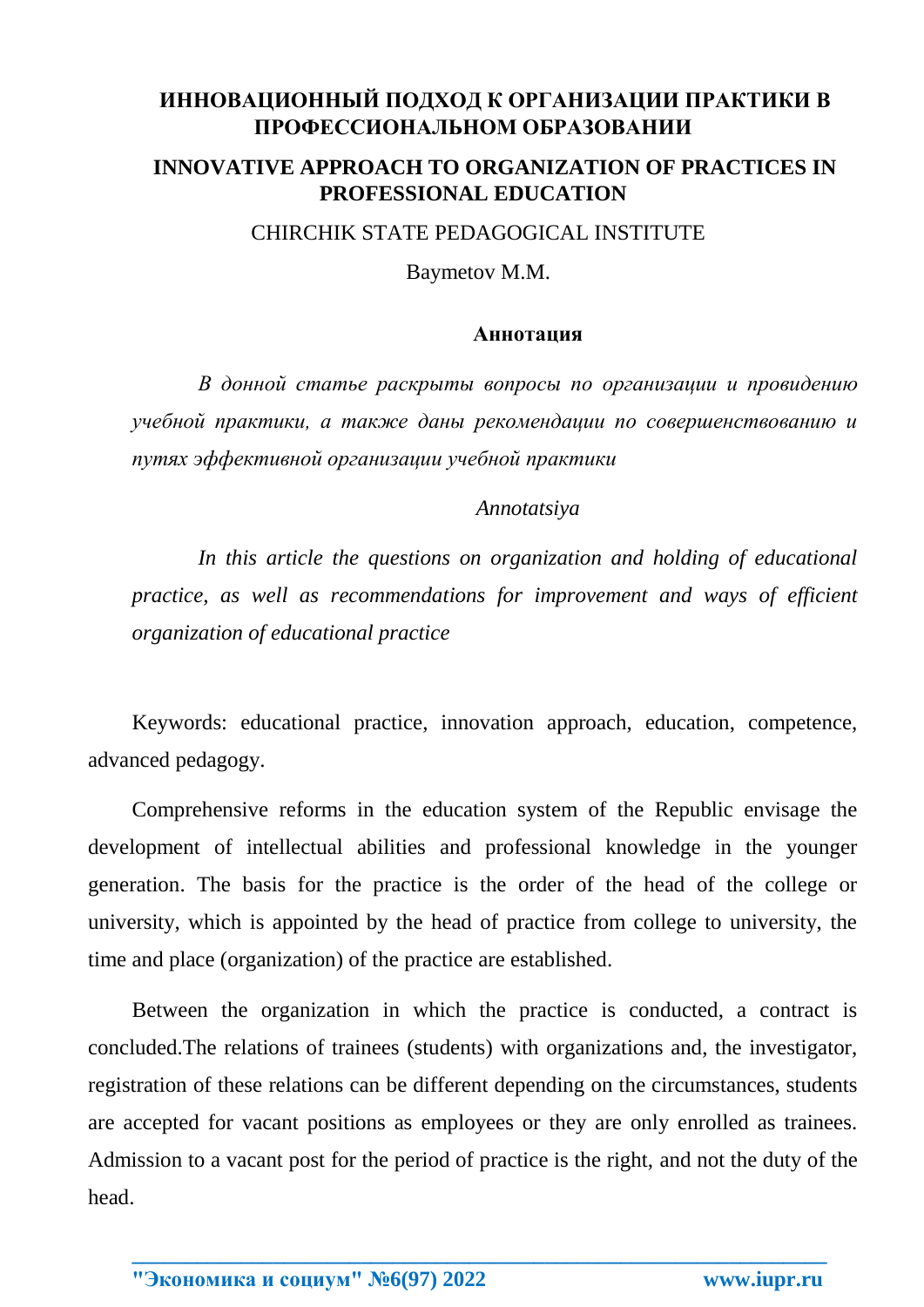Students of universities during the training and production practice, in the presence of vacant positions in the organization may in the prescribed manner be credited to them. Depending on the specialty, the students' practical training can be conducted at educational and production facilities (in workshops, at the polygon of professional colleges, in organizations, in visiting art exhibitions and other objects corresponding to the profile of training specialists.) The objective of the training practice is to instill in students first skills in the chosen specialty.

It is allowed to conduct industrial practice in the composition of student groups, if the work performed by the student corresponds to the profile of the specialty on which he is studying.Students who study on the basis of a contract for targeted training, practice: the profile of the specialty are held in those organizations with whom the contract for targeted training has been concluded.

Currently, there is a problem - the need to improve the effectiveness of training practice and its organizational process, and especially its side, which is associated with the humanization of education, the development of the student's personal potential, the prevention of dead ends of its development.In recent years, the attention of educators has been increasingly attracted by the ideas of innovative approaches to the organizational process of educational practice, with which they link the possibility of fundamental changes in professional colleges. In recent years a number of scientific works have been published, the authors of which consider the theoretical and practical aspects of the functioning of innovative educational institutions and the peculiarities of the activity of psychological services in professional colleges. In these works, innovative colleges are considered as institutions, which are based on the idea of comprehensive development of the student's personality through training practice.An innovative approach to the learning process, in which the goal of learning is to develop the ability of students to learn new experiences based on the purposeful formation of creative and critical thinking, the experience and tools of educational research, roleplaying and imitation modeling, suggests changes in the activity of the psychological service in professional colleges.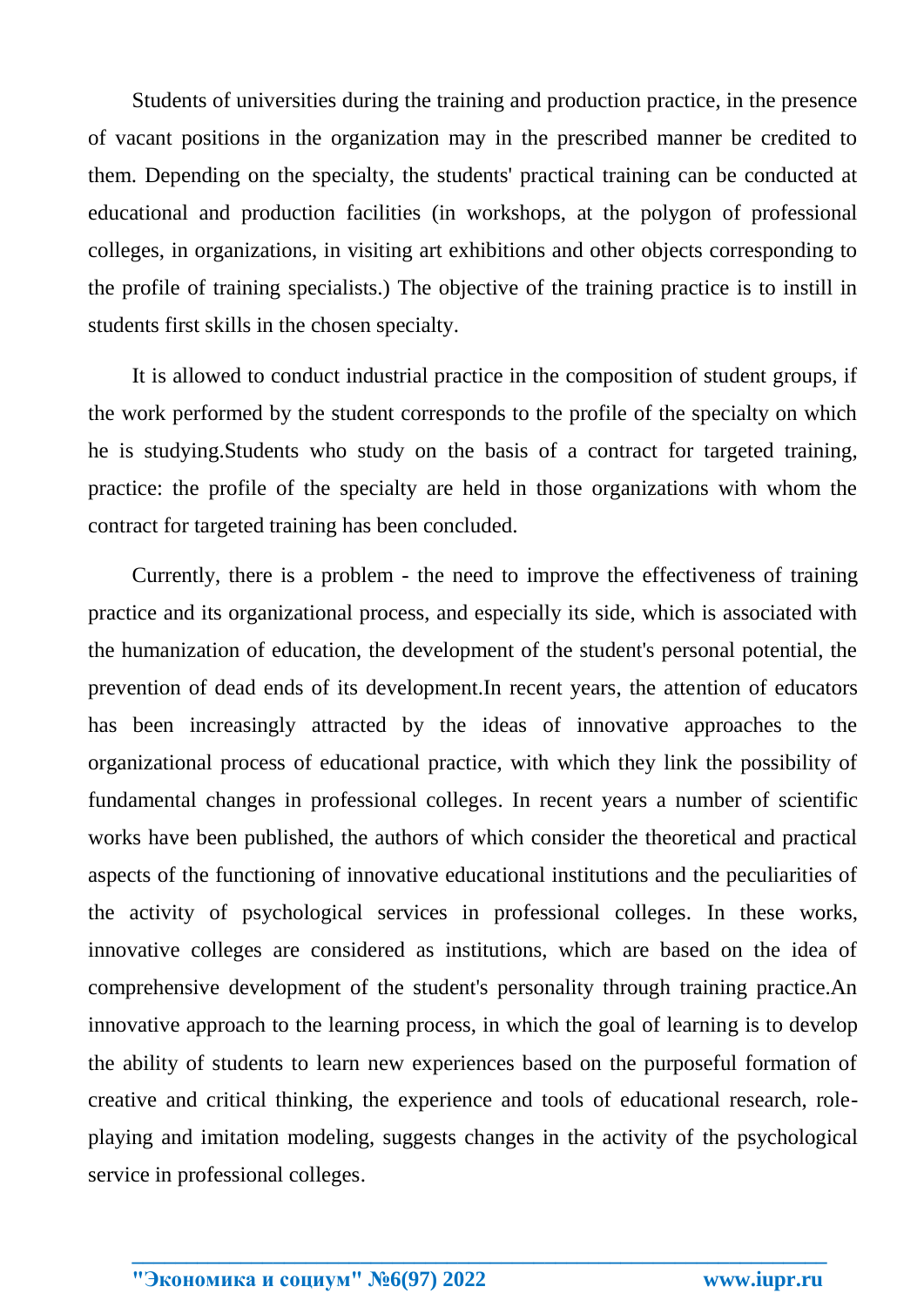The goal of the work of teachers is not just the provision of educational practice, but the complex psychological accompaniment of the student throughout the entire course of training tactics, that is, the system of professional activity aimed at creating psychological, pedagogical, socio-psychological conditions for successful student learning in teaching practice. At the same time, it is necessary to take into account the differences in the innovative educational space from the traditional process of the training qepiqa. Educational institutions of an innovative type are not focused on the formation of any particular type of personality, but on the development of the natural individuality of each student, his creative abilities, general education and on specialty, professional self-determination and social adaptation to new living conditions.

This direction is associated with the development of models of training as an organization; Training, research, training as an organization of modeling activities, training as an organization for an active exchange of views, creative discussion. In its basic meaning, the term "innovation" refers not only to the creation and dissemination of innovations, but also to transformations, opinions in the way of activity, the style of thinking that is associated with these innovations.

And here the professional psychological activity focuses on the psychological preparation of teachers for work on innovative technologies, as often when the college moves to the mode of innovative work, teachers "are not ready for such changes. Psychological complexity requires the inclusion of teachers in the active discussion of the problems of developmental learning on the basis of an individual approach to each student in the period of training practice. At the heart of such discussions of conversations is the personality of the student, his mental and mental health, and a comprehensive account of his interests and abilities.In working with educators, one should not limit oneself to holding general events and recommendations on reading special literature. The most effective are individual forms of psychological work. Contacts between educators and psychologists should help to deepen the teachers knowledge of the psychological, age, individual and typological characteristics of children, be specific and effective .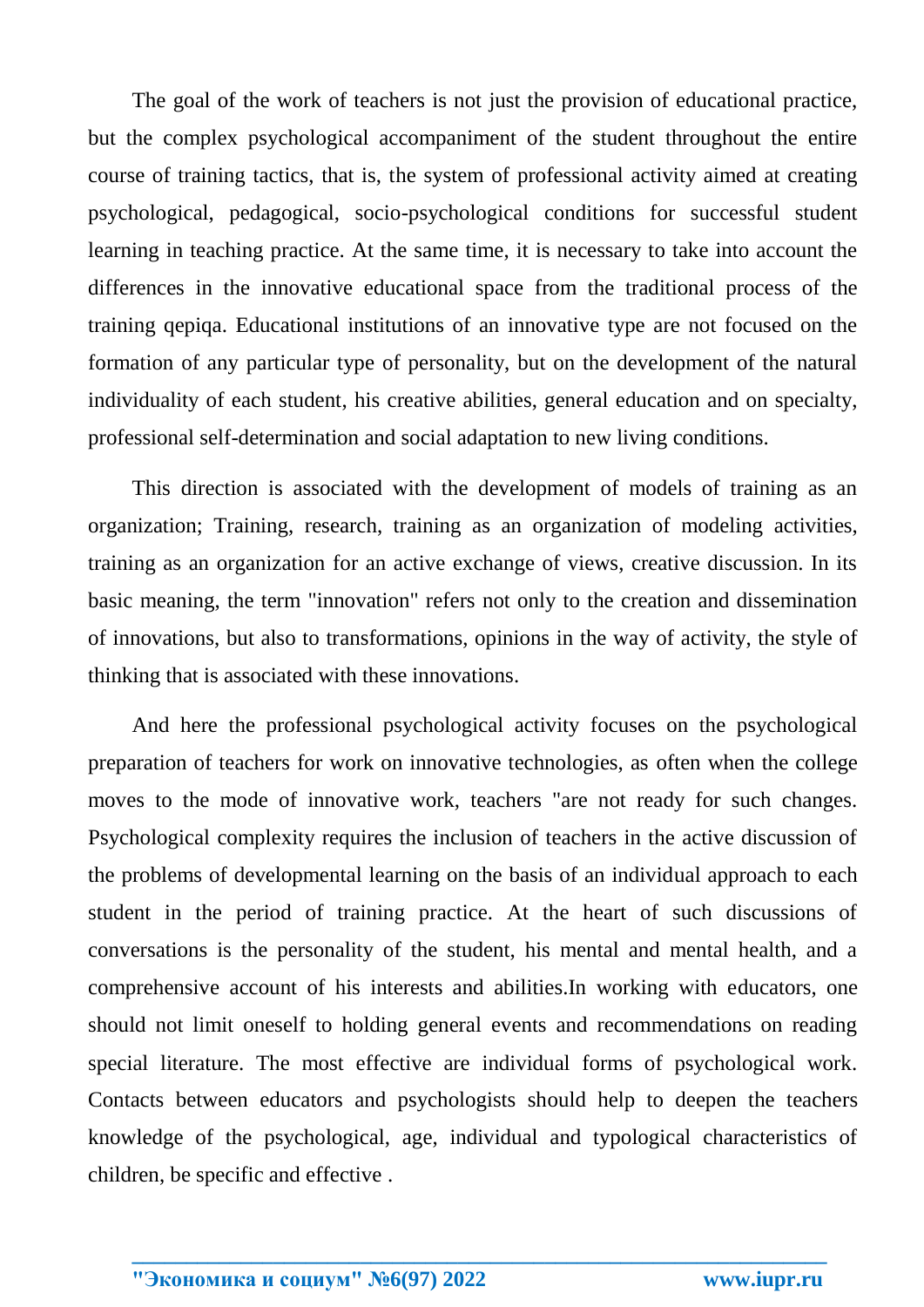The essence of the innovative approach is to create conditions. Which in the process of educational practice the student becomes his subject, I.E. Learns for the sake of self-change, when its development from a side-effect and an accidental result turns into a major task for both the teacher and the student himself.In this regard, it is necessary to find in the pedagogical process such psychological or psychologicalpedagogical conditions that could maximize the manifestation of the students independence and activity in the process of the training practice, as well as advancement in their intellectual personal development .

Modern approaches to the organization of training practice and its development.Approach in the vocabulary interpretation of V.I. Dal means "to go under the bottom of something", ie be at the core of something.

- the concept of "approach" as a certain position, рoint of view, determines the research, design, organization of the mud;

- a different phenomenon, a process . In modern science, many approaches are presented. They can be classified for different reasons, for example, in scientific disciplines, philosophical, psychological, pedagogical, anthropological, interdisciplinary, etc;

- on the object of the application:

- activity, culturological personality, etc;

On the organization of consideration (analysis) systemic, integrated structural, etc. (Winter IA) Different approaches do not exclude each other, but implement different review plans. In the organization of training practice, it is possible to use a competence approach. The notion of "competence approach" became widespread in the beginning of the аnd century in connection with discussions on the problems and ways of modernization of the national education. Competent approach implies not mastering by a student of separate knowledge and skills, but mastering them in a complex. In connection with this, the system of teaching methods is differently defined. The selection and construction of training methods is based on the structure of the relevant competencies and functions that it; Perform in education.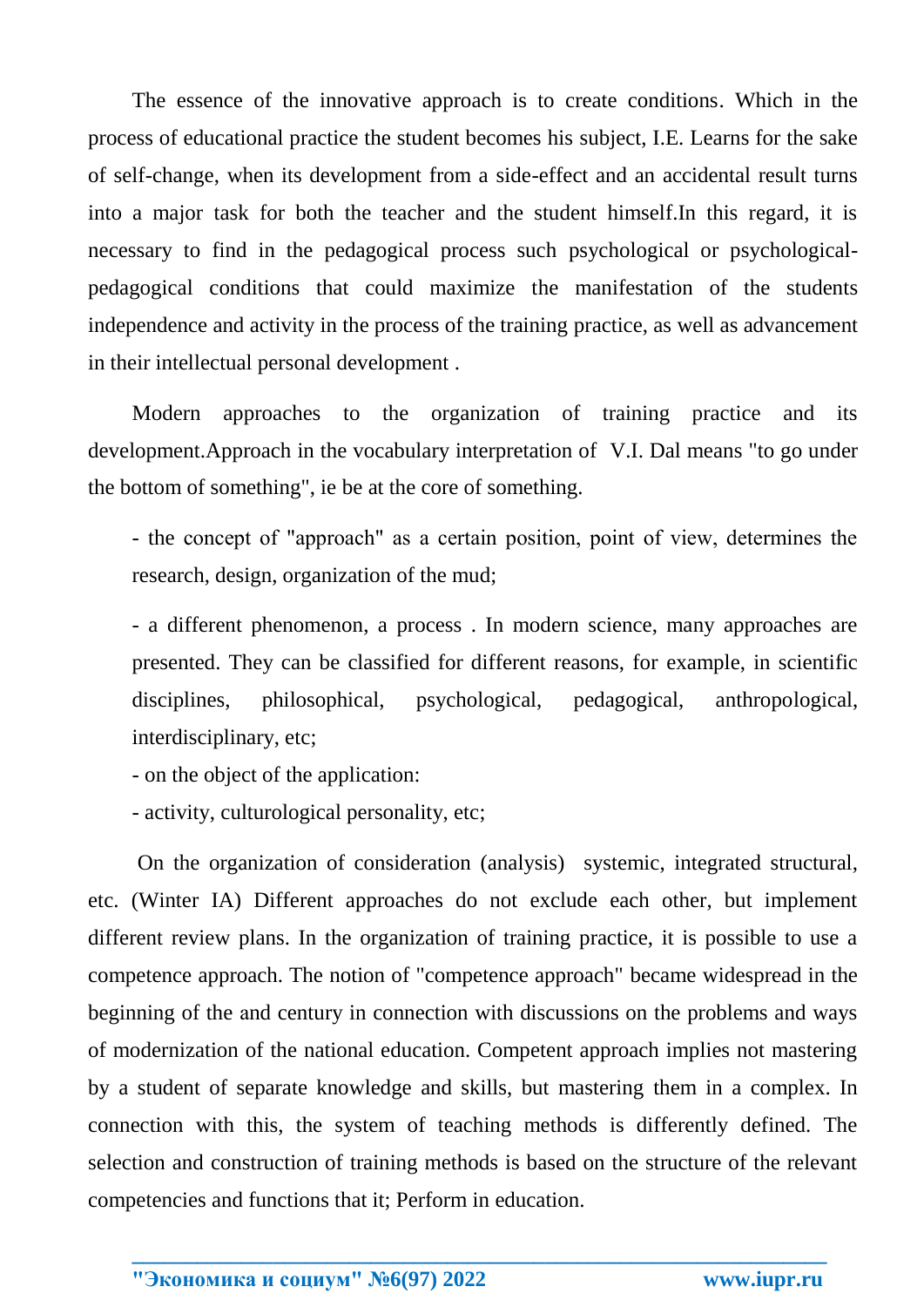The notions of "competence approach" and "key competence" were disseminated relatively recently in connection with discussions about the problems and ways of modernizing national education. The appeal to these concepts is related to the desire to determine the necessary changes in education, including in colleges, due to changes in the society.

The competence approach in general education objectively corresponds to social expectations in the sphere of education, and to the interests of participants in the educational process. At the same time, this approach contradicts: many stereotypes existing in the education system; The criteria for assessing the educational activities of children, pedagogical activity of teachers, the work of administration of professional colleges. Along with these, theoretical and methodical training of personnel for the implementation of the competence approach in the system of pedagogical education, including in the centers of advanced training, is necessary.

Principles of training organization:

1. The weight of the learning process should be focused on achieving the objectives expressed in the form of competencies, the mastering of which is the result of training.

2. Formation of the so-called "area of trust" between instructors; Trained

3. Learners should consciously take responsibility for their own learning, which is achieved by creating a learning environment that forms this responsibility. For this, students should be able to actively interact.

4. Learners should be given the opportunity to learn how to search, process and use information. It is necessary to abandon practices: "knowledge translation".

5. Trainees should be able to practice their mastered competences in as many real and imitative contexts as possible.

6. Trainees should be given the opportunity to develop competence, which is called "learn how to learn," that is, be responsible for their own training.